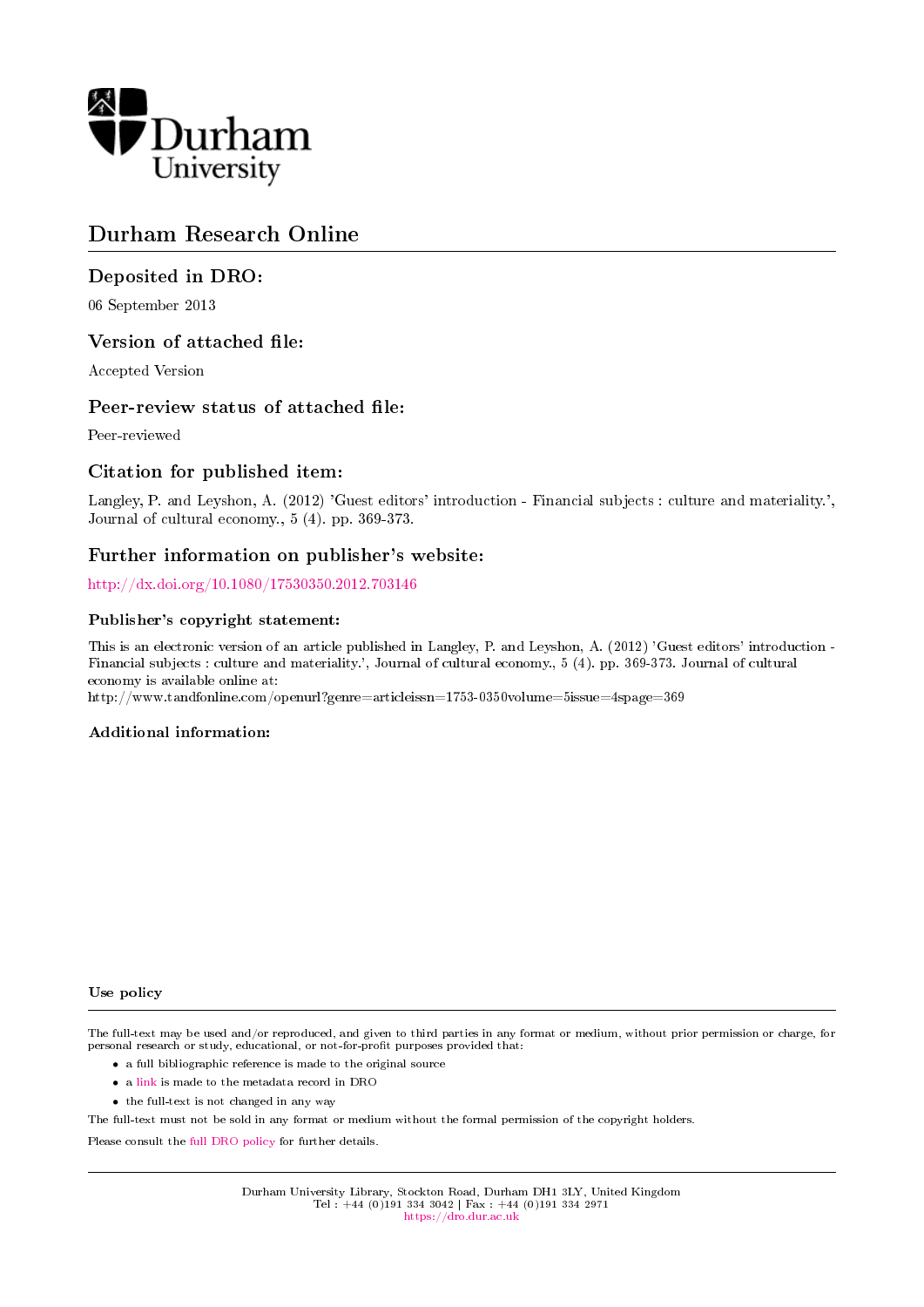*Journal of Cultural Economy*, Special Issue

## **Financial Subjects: Culture and Materiality**. **Editors' Introduction**

Paul Langley Department of Geography Durham University Science Laboratories South Road Durham DH1 3LE United Kingdom paul.langley@durham.ac.uk

Andrew Leyshon School of Geography University of Nottingham Nottingham NG7 2RD United Kingdom andrew.leyshon@nottingham.ac.uk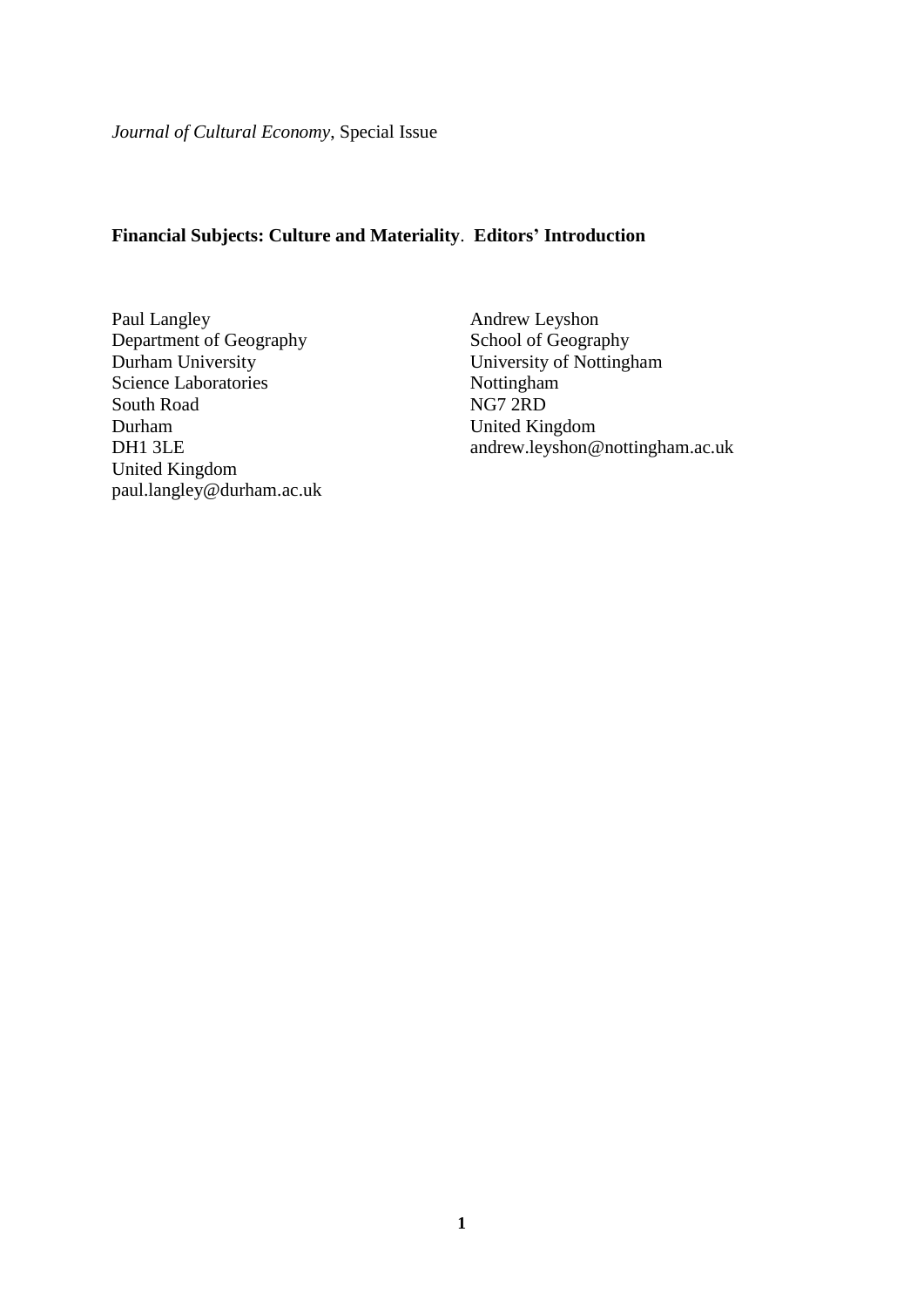#### **Financial Subjects: Culture and Materiality**. **Editors' Introduction**

The social identity of professional financiers is a relatively long-standing concern of social scientists. Consider, for example, the 'gentlemanly capitalists' of the City of London's investment banks (Augar 2000; Cain & Hopkins 1986, 1987), and the private banking families that bestrode the 'capitals of capital' in eighteenth- and nineteenth-century Europe (Cassis 2005). But, across disciplines and over the last two decades or so, a growing literature has come to ascribe analytical significance to the making of financial subjects in the manufacture of an array of professional and popular financial markets. The first of three main themes which the papers in this Special Issue elucidate upon, then, is the often complex ways in which multiple financial subjects are summoned-up and assembled in the cultural and material production of contemporary financial markets.

In the extant literature, those employed in the financial services industries have been shown, for instance, to perform various gendered subject positions, both masculine and feminine (McDowell 1997; Halford & Savage 1995). Meanwhile, as deregulated banks, building societies, insurers and credit companies have marketed a growing assortment of retail financial products since the 1980s, their strategies and techniques have been interpreted as articulating, differentiating, sorting and targeting an array of financial subjects as consumers (e.g. Burton 1994; Knights *et. al* 1994; Leyshon & Thrift 1999; Marron 2007; Morgan & Sturdy 2000). With the concept of governmentality to the fore in this literature, the calling-up of self-disciplinary, responsible and entrepreneurial subjects in financial markets has been related to transformations in welfare, insurance and risk management in liberal society (Knights 1997; O'Malley 2004). The assembly of financial subjects has also been shown to be an explicit objective of regulatory changes and policy programmes (Aitken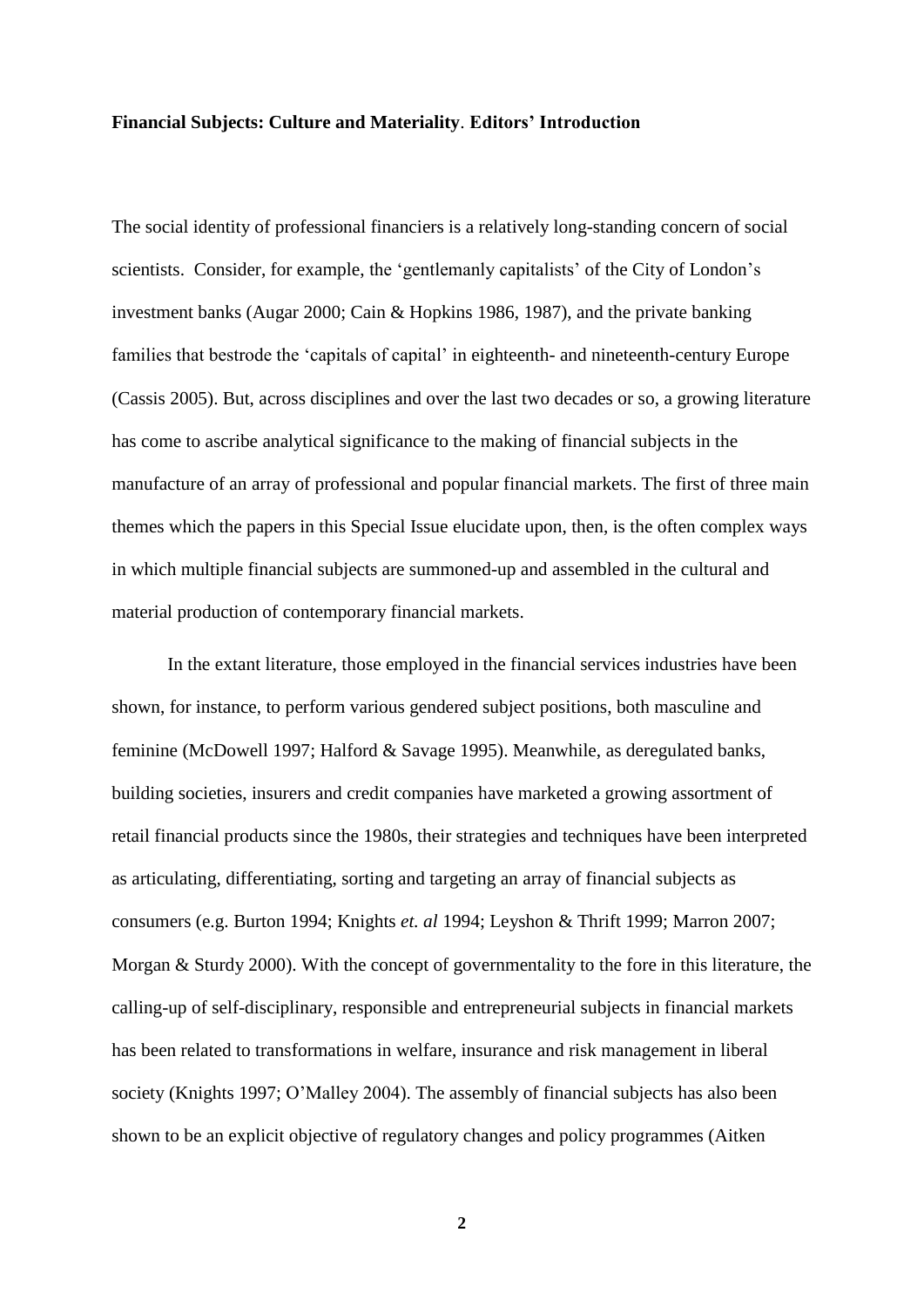2007; Langley 2008), thereby underscoring the relevance of this literature for wider debates over the government of neo-liberal subjects.

That said, previous research into the making of 'investor subjects' in pension, personal finance and housing markets, for example, has been informed by concepts drawn from Bourdieu (Aldridge 1998), Gramsci (Harmes 2001) and Beck (Martin 2002), as well as from Foucault. Others have stressed that materiality matters when, for instance, price lists, brochures and manuals are key to the emergence of popular stock market investors in the mid-nineteenth-century (Preda 2001), or when owner-occupiers are recast as property investors in the booming housing markets of the last decade (Smith 2006). Moreover, recent interventions explicitly highlight the limits of the governmentality frame by stressing that the production of financial subjects is affectively charged (French & Kneale 2009). This opensup avenues for further research that may consider the financial dynamics at work in, for example, what Engin Isin (2004) terms 'the neurotic citizen' of neo-liberal government, or the feelings of failure and inaction that for Alain Ehrenberg (2010) characterise depression as 'the pathology of a society whose norm is responsibility and initiative' (p. 9).

When developing the rich vein of research that gives analytical weight to the diverse array of financial subjects which are fabricated in the production of financial markets, the papers in this Special Issue thus keep open debates between contrasting but broadly allied approaches about how these processes might be understood. For example, French and Kneale's paper situates the analysis of annuity market subjects in relation to 'biofinancialization', a neologism which refers to the combination of the dynamics of Foucauldian biopolitics with an autonomist Marxist reading of the forces of financialization. Meanwhile, Langley and Leaver develop concepts of distributed agency taken from Deleuze and Foucault, and focus on the rise of behavioural economics as a potential palliative to the failures of defined-contribution (DC) occupational pension apparatuses and the unwillingness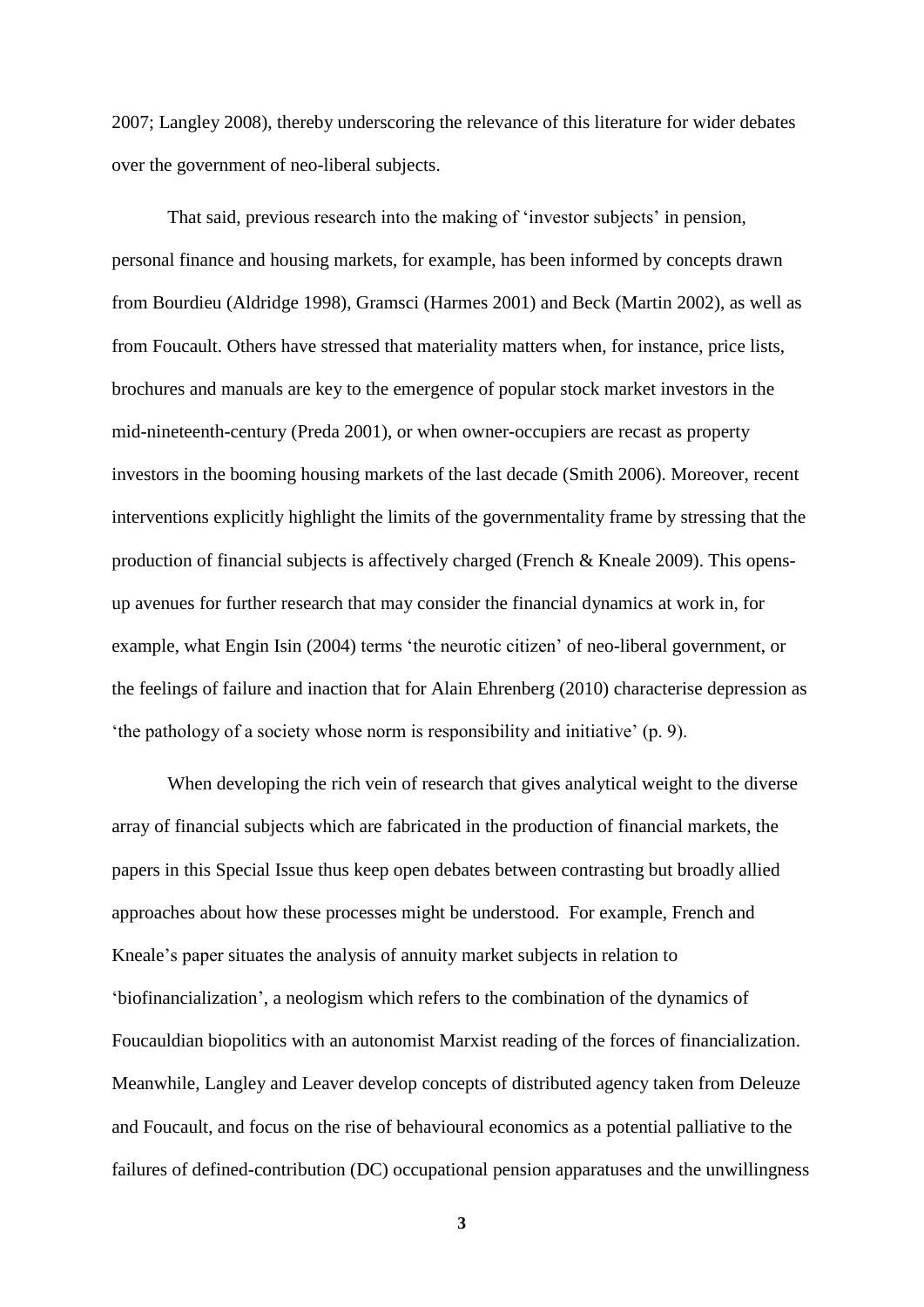or inability of pensioners in-waiting to assume their roles as responsible investor subjects. Elsewhere, and again by way of example, Deville's paper builds from recent conceptual work on the attentiveness, attachments and attractions of consumers in markets order to explore the affective strategies used by debt collectors to encourage defaulted debtors to 'reengage' with their outstanding obligations. Hall and Appleyard, moreover, focus on the production of gendered investment banking subjects, and especially the role of training and post-degree education in the making of figures who embody the essentialised masculine trait of rationality and who athletically embrace the frontiers of risk.

Hall and Appleyard's paper also relates to the second theme of the Special Issue, that is, how the cultural and material production of financial markets fashions financial subjects that are calculative and more-or-less rational. Well over a decade ago now, Michel Callon (1998: 22) provocatively claimed that 'yes, *homo economicus* does exist ... He is the result of a process of configuration'. But, if this is indeed the case in financial markets, how do such processes of 'configuration' operate? While a number of the papers do directly address Callon's concerns (e.g. Deville, Langley & Leaver), what the collected papers attest in various ways is that the assembly of financial market subjects is certainly not limited to processes whereby *homo economicus* is writ large through the performative power of economics. For example, Allon and Redden and French and Kneale in different ways relate the making of financial subjects to questions of 'life' and 'lifestyle'. For Marron, meanwhile, it is the apparent 'freedom' and 'security' that effective and entrepreneurial financial subjects enjoy which is the issue at hand, while for Goggin the subjects of what she terms 'quotidian finance' cannot simply be separated from seemly playful financial performances and entertainment in multiplayer online game worlds.

Thus, while the papers in this Special Issue are concerned from a range of perspectives with the making of multiple and more-or-less rational financial subjects, they are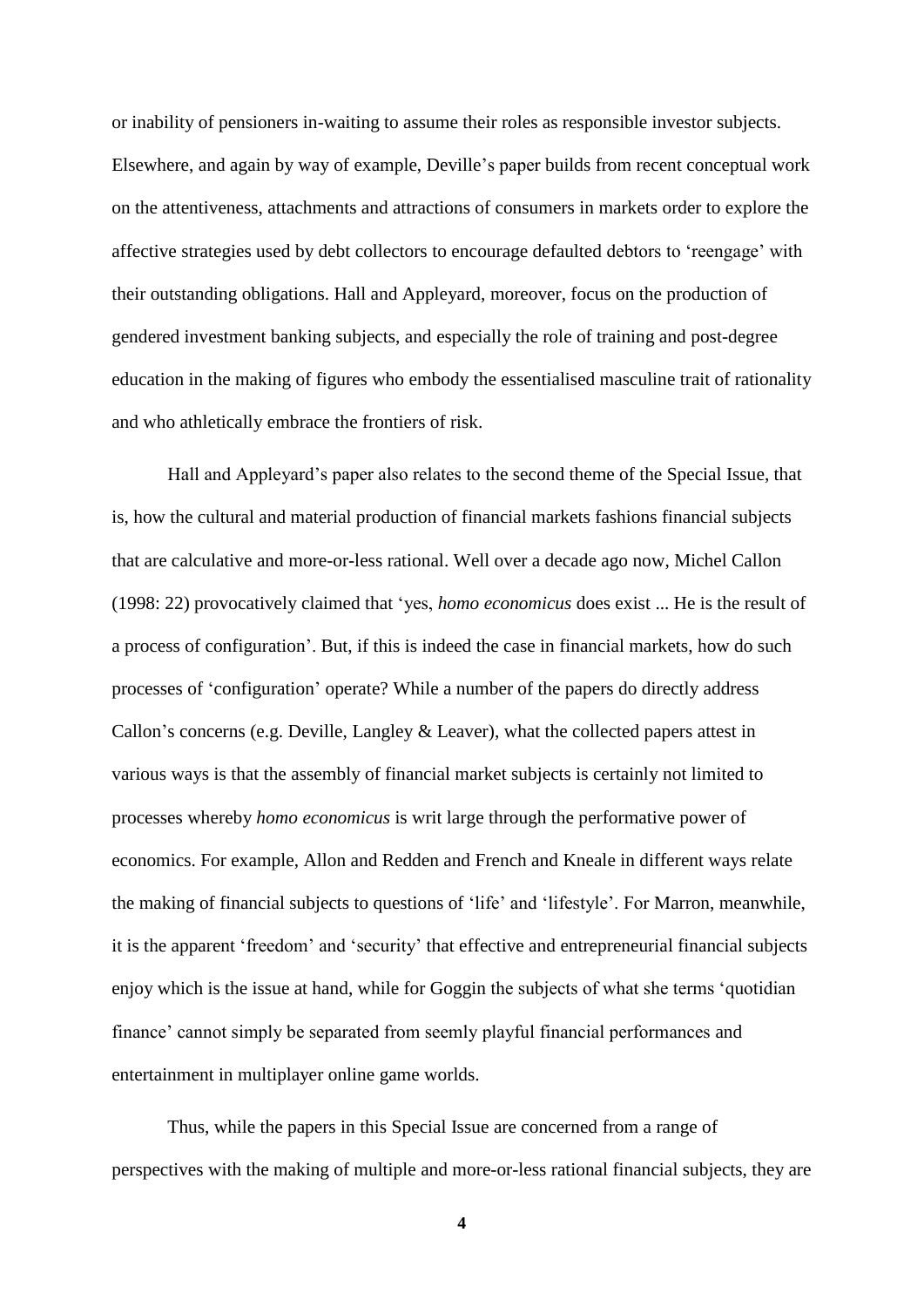also marked by their attention to the intricate ways in which the economic, cultural and material intersect and interact in specific settings. In the opening paper, for instance, Allon and Redden seek to expand our understanding of the recent financial crisis from a narrow focus on the externalities of financialized capitalism and towards a more culturally freighted interpretation that recognises the ways in which housing has been long been integrated into processes of subjectification in liberal society. Not dissimilarly, in Goggin's contribution, it is the blurring of apparent boundaries between work/play and finance/fun that contributes to the production and regulation of financial subjects for whom the rationalities of investment are experienced as thrill, pleasure and entertainment. Marron's piece concentrates, meanwhile, on the moral economy that strips debt of its negative connotations and presents it as a productive device through which individuals and households can improve their lives.

Crucially, however, the papers that follow also illuminate the third and final theme of the Special Issue: the processes of identification in which financial subjects are produced and propelled are necessarily partial and incomplete. For the behavioural economists, government agencies and industry practitioners in Langley and Leaver's paper on occupational pensions, for example, as for the public authorities in Marron's paper on 'over-indebtedness' and the debt agencies covered by Deville, the making of financial subjects is recognised to be ongoing. This chimes with recent high-profile calls for an 'identity economics' which seeks a policy-relevant explanation of economic motivations with reference to social norms (Akerlof and Kranton 2010). Indeed, part of the enthusiasm for behavioural economics and attendant developments is the promise of a relatively straightforward 'fix' to the orthodox economic theory that provided the conceptual underpinning of governmental and regulatory practices for over 25 years but which, in the wake of the recent crisis, has been found to be lacking even by some of its most passionate adherents (Cassidy, 2009).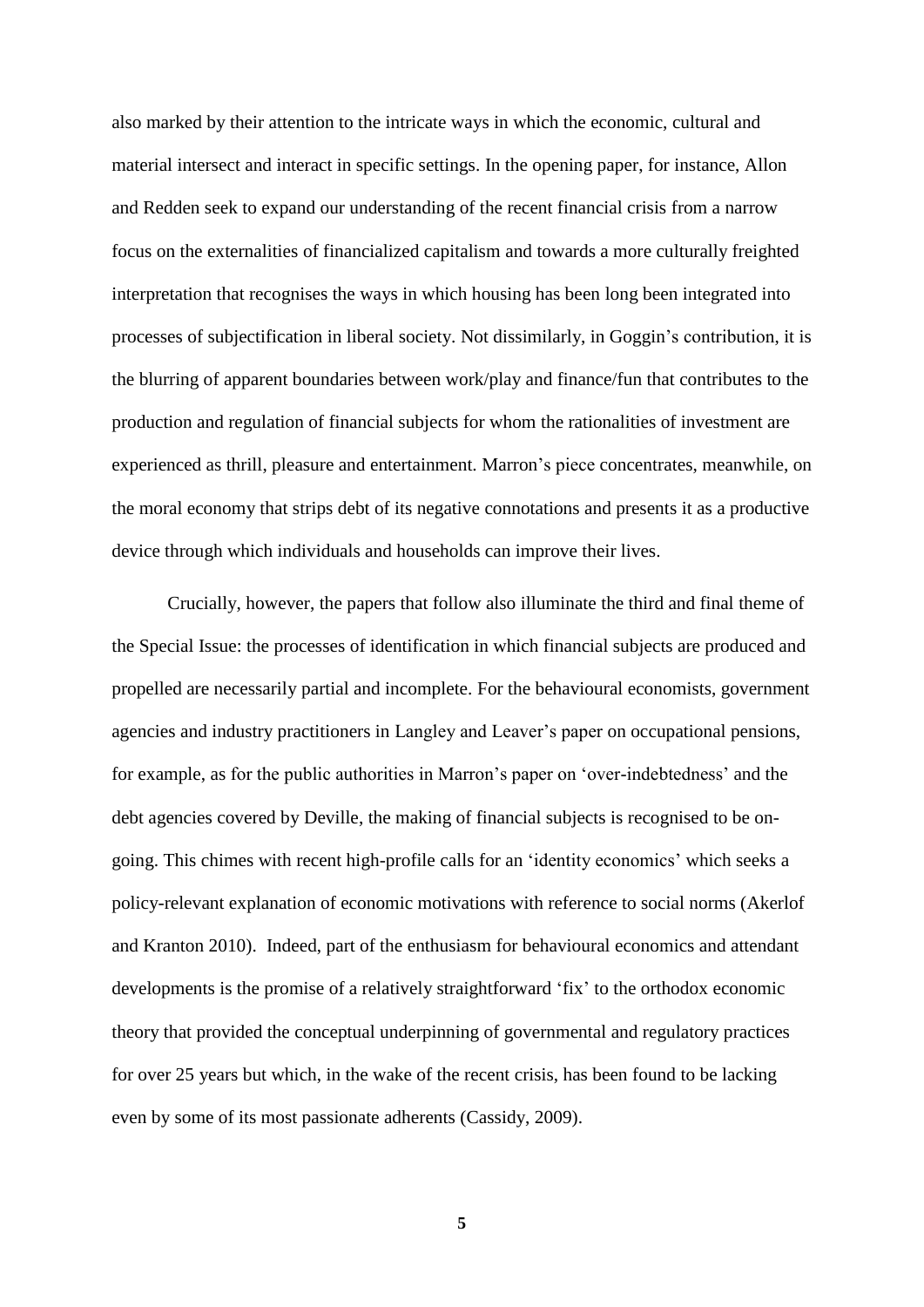Nonetheless, and as the papers collected here underscore, such policy work on incomplete financial subjects is always on-going, as the making-up of financial subjects is necessarily problematic and replete with tensions and contradictions. As Stuart Hall (1996: 11) put it some time ago now when discussing the analytical and political pitfalls of chronicling 'passive dupes' and 'docile bodies' in 'processes of identification', what is needed is 'attention to what might in any way interrupt, prevent or disturb the smooth insertion of individuals into … subject positions'. So, in the annuities markets studied by French and Kneale, the financial rewards apparently reaped by unhealthy retirees as biofinancial subjects are shown to be threatened by calls for government regulation on moral grounds. Meanwhile, for Goggin, it is an interesting paradox that gambling was banned in the multiplayer online game world of *Second Life* in July 2007 whilst, at the same time, the management of the 'real world' financial crisis sought to keep in place the mirage of financial market investment for all. For Allon and Redden, owner-occupiers who lever their investments in home through mortgage products are constantly threatened by the vicissitudes of housing markets. Similarly, Langley and Leaver point out that, despite the best efforts of behavioural economics, DC pension plans remain riven with uncertainty for retirement investors. And, what is especially notable as the papers of Allon and Redden and Langley and Leaver are read together – and as Leyshon and French (2009) have shown for the UK 'buyto-let' market – is how the uncertainties of DC schemes encourage many to reject pensions altogether and invest their money in property which, at least, is an asset that they can see, touch. What the papers in this Special Issue thus show is that the tensions and contradictions in the making up of financial subjects are themselves constituent of the financial fragility of the recent crisis and its aftermath.

### **References**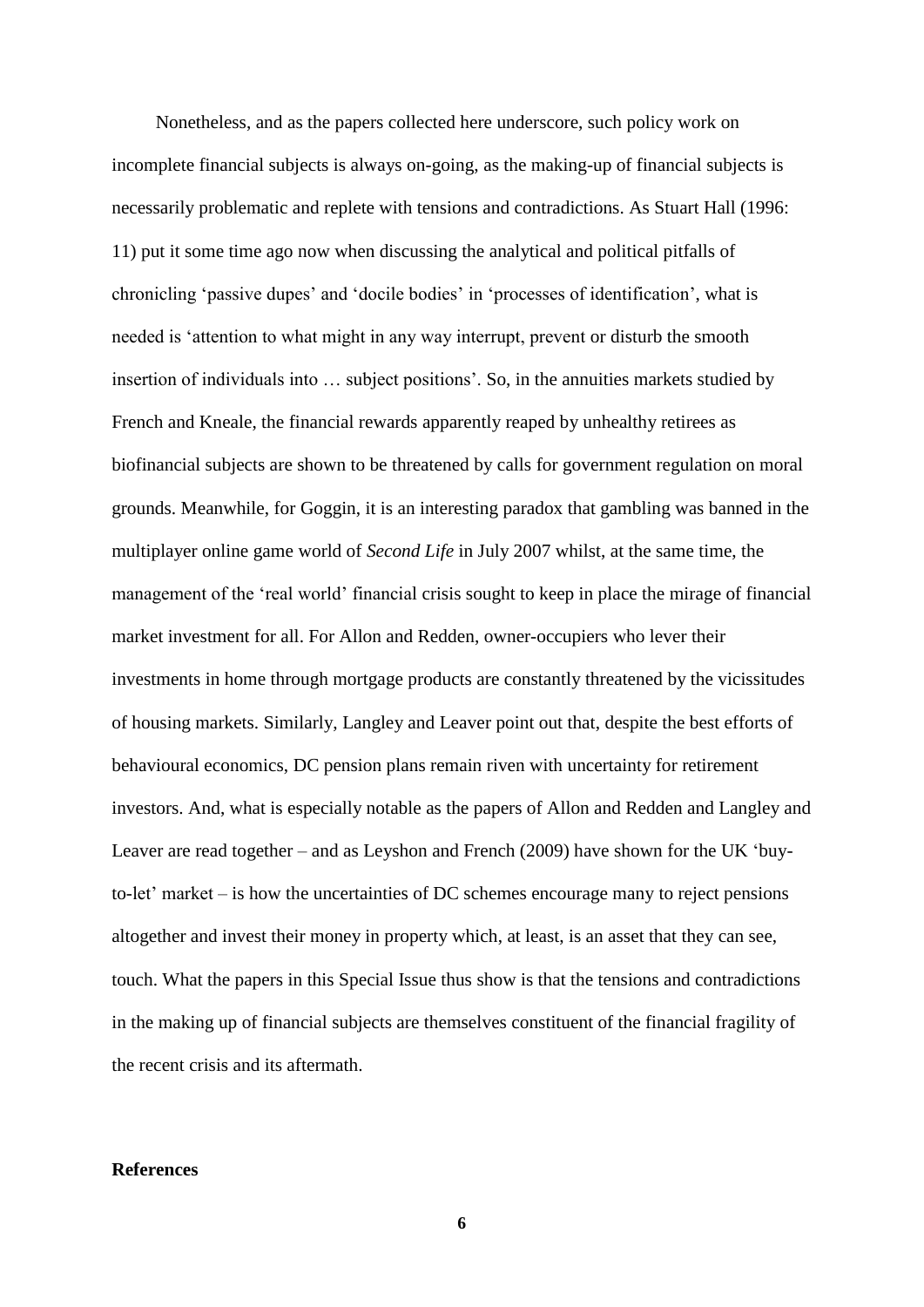- Aitken, R. (2007) *Performing Capital: Toward a Cultural Economy of Popular and Global Finance*, Palgrave MacMillan, Basingstoke.
- Akerlof, G.A. & Kranton, R.E. (2010) *Identity Economics: Why Our Identities Shape Our Work, Wages, and Well-Being*, Princeton University Press, Princeton, NJ.
- Aldridge, A. (1998) 'Habitus and Cultural Capital in the Field of Personal Finance', *The Sociological Review*, vol. 46, no. 1, pp. 1-23.
- Augar, P. (2000) *The Death of Gentlemanly Capitalism: The Rise and Fall of London's Investment Banks*, Penguin, London.

Burton, D. (1994) *Financial Services and the Consumer*, Routledge, London.

- Cain, P.J. & Hopkins, A.G. (1986) 'Gentlemanly capitalism and British expansion overseas I: the old colonial system', *Economic History Review*, 2nd series, vol. 39, pp. 501-525.
- Cain, P.J. & Hopkins, A.G. (1987) 'Gentlemanly capitalism and British expansion overseas II: new imperialism, 1850-1945', *Economic History Review*, 2nd series, vol. 40, pp. 1- 26.
- Callon, M. (1998) 'Introduction: The Embeddedness of Economic Markets in Economics', in *The Laws of Markets,* ed M. Callon, Basil Blackwell, Oxford, pp. 1-57.

Cassidy, J. (2009) *How Markets Fail: The Logic of Economic Calamities*, Penguin, London.

- Cassis, Y. (2005) *Capitals of Capital: A History of International Financial Centres 1780- 2005*, Cambridge University Press, Cambridge.
- Ehrenberg, A. (2010) *The Weariness of the Self: Diagnosing the History of Depression in the Contemporary Age*, McGill-Queen's University Press, Montreal.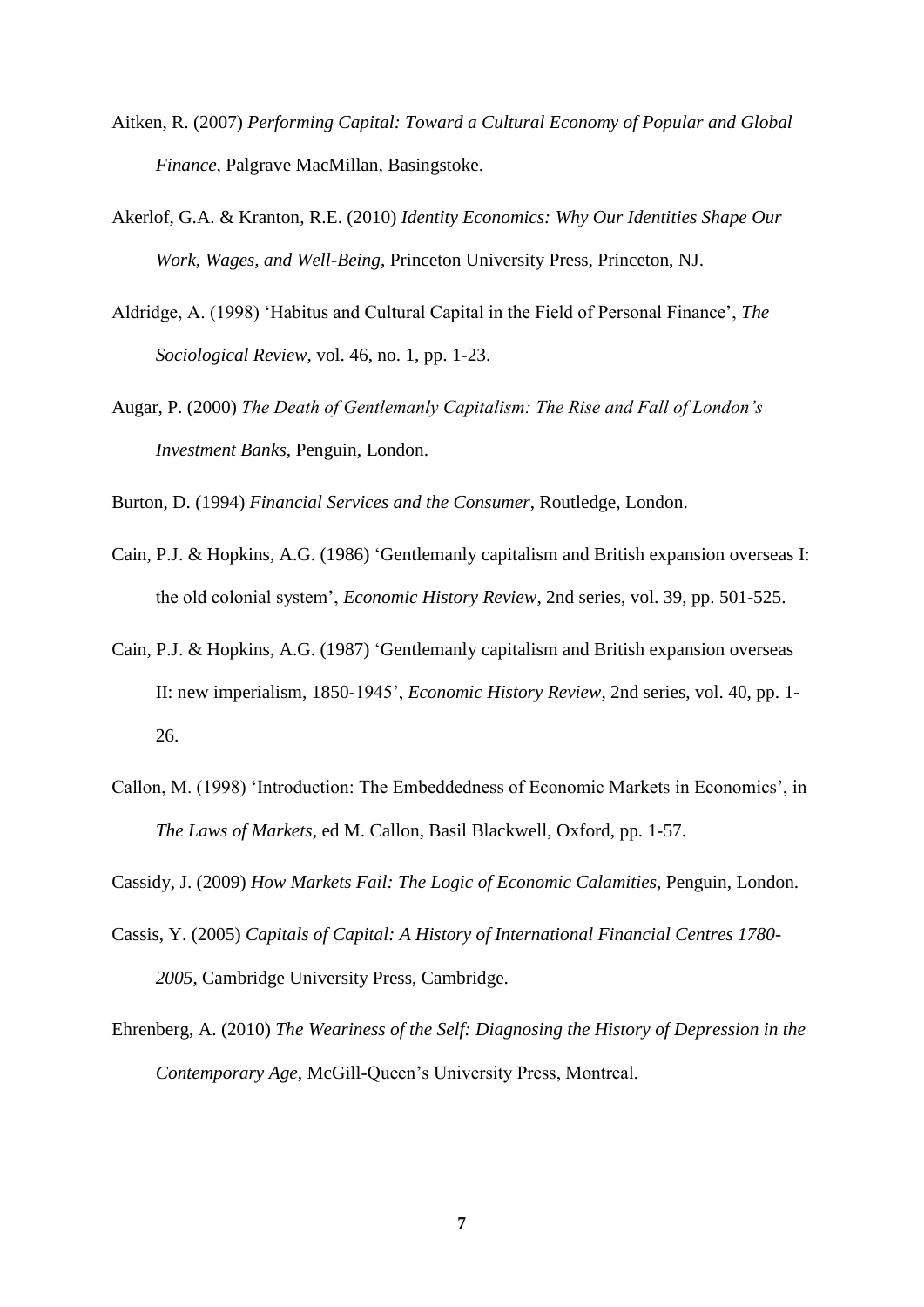- French, S. & Kneale, J. (2009) 'Excessive financialization: Insuring lifestyles, enlivening subjects and everyday spaces of biosocial excess', *Environment and Planning D: Society & Space*, vol 27, no. 6, pp. 1030-1053.
- Halford, S. & Savage, M. (1995) 'Restructuring organisations, changing people: Gender and restructuring in banking and local government', *Work, Employment and Society*, vol. 9, no. 1, pp. 97-122.
- Hall, S. (1996) 'Introduction: Who needs "identity"?', in *Questions of Cultural Identity,* ed S. Hall, Sage, London, pp. 1-17.

Harmes, A. (2001a) 'Mass investment culture', *New Left Review,* vol. 9, pp. 103-24.

Isin, E.F. (2004) 'The neurotic citizen', *Citizenship Studies*, vol. 8, no. 4, pp. 217-235.

- Knights, D. (1997) 'Governmentality and financial services: Welfare crises and the financially self-disciplined subject', in *Regulation and Deregulation in European Financial Services*, eds G. Morgan and D. Knights, MacMillan, Basingstoke, pp. 216- 36.
- Knights, D., Sturdy, A. & Morgan, G. (1994) The consumer rules? An examination of the rhetoric and "reality" of marketing in financial services. *European Journal of Marketing*, vol. 28, no. 1, pp. 42-54.
- Langley, P. (2008) *The Everyday Life of Global Finance: Saving and Borrowing in Anglo-America*, Oxford University Press, Oxford.
- Leyshon, A. & French, S. (2009) 'We all live in a Robbie Fowler house': The geographies of the buy to let market in the UK', *British Journal of Politics & International Relations* vol. 11, no. 3, pp. 438-460.